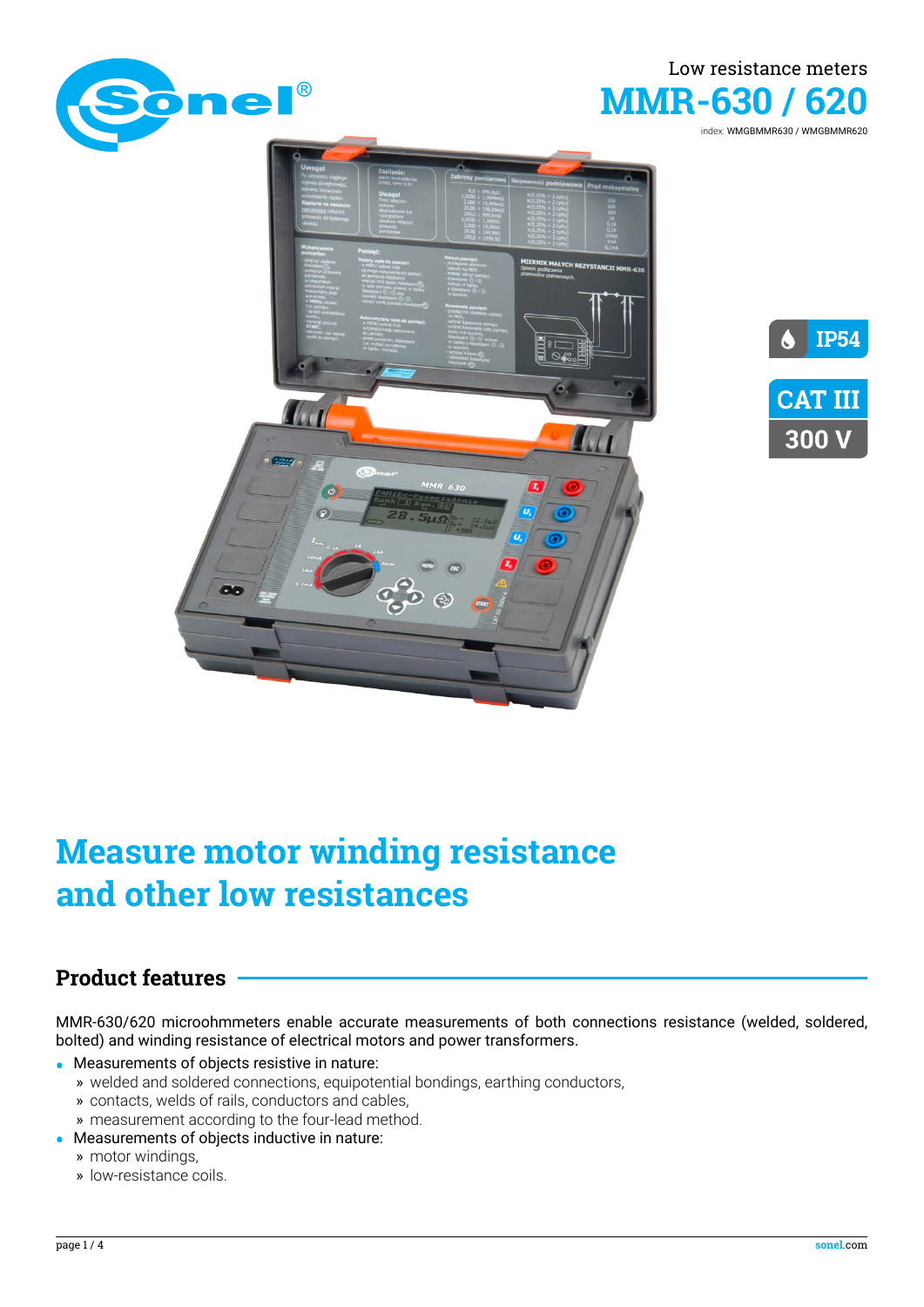

### **Additional functions**

- **•** Automatic or manual selection of measuring range (measurement of objects of an inductive nature).
- **•** Selection of measurement mode according to the type of measured object:
	- » fast measurement (3 seconds) for measurement of objects of a resistive nature,
	- » extended measurement for testing of objects of an inductive nature (accelerated mode, with slightly worse accuracy, available); with automatic discharging of the object after measurement.
- **•** Selection of measurement mode depending on application (including control of product series):
	- » measurement in **normal** mode triggered when the "START" button is pressed,
	- » measurement in **automatic** mode the instrument awaits connection of all four test leads to the object, after which it automatically start measurement in one or both directions and calculates the mean resistance value,
	- » measurement in **continuous** mode the meter repeats successive measurement cycles with breaks every 3 seconds (for objects of a resistive nature) or performs measurement continuously (for objects of an inductive nature).

#### **•** Window mode:

- » makes possible to set an upper and lower limit within the measurement result should remain; sound signal triggered when the result is beyond set range,
- » capability of performing measurements even under disturbances of a value five times greater than the measured signal.

### **Resistance measurement**

|                                                |                     | <b>MMR-630</b>          |                           | <b>MMR-620</b>          |                         |
|------------------------------------------------|---------------------|-------------------------|---------------------------|-------------------------|-------------------------|
| Accuracy                                       | <b>Test current</b> | <b>Resolution</b>       | Range                     | <b>Resolution</b>       | Range                   |
|                                                | 10 A                | $0.1 \ \mu\Omega$       | $0999.9 \mu\Omega$        | $1 \mu\Omega$           | $0999 \mu\Omega^*$      |
|                                                |                     | $0.0001 \text{ m}$      | $1.00001.9999$ m $\Omega$ | $0.001 \text{ m}\Omega$ | $1.0001.999$ m $\Omega$ |
|                                                |                     | $0.001 \text{ m}\Omega$ | $2.00019.999$ m $\Omega$  | $0.01 \text{ m}\Omega$  | $2.0019.99 \text{ mA}$  |
|                                                | 1 A                 | $0.01 \text{ m}\Omega$  | $20.00199.99 \text{ m}$   | $0.1 \text{ m}\Omega$   | $20.0199.9 \text{ mA}$  |
| $\pm (0.25\% \text{ m.v.} + 2 \text{ digits})$ | 0.1A                | $0.1 \text{ m}\Omega$   | $200999.9 \text{ mA}$     | 1 m $\Omega$            | $200999$ m $\Omega$     |
|                                                |                     | $0.0001$ $\Omega$       | $1.00001.9999 \Omega$     | $0.001 \Omega$          | 1.0001.9990             |
|                                                | $10 \text{ mA}$     | $0.001$ $\Omega$        | $2.00019.999 \Omega$      | $0.01\Omega$            | $2.0019.99 \Omega$      |
|                                                | 1 <sub>mA</sub>     | $0.01\Omega$            | $20.00199.99 \Omega$      | $0.1 \Omega$            | $20.0199.9 \Omega$      |
|                                                | 0.1 <sub>m</sub> A  | $0.1 \Omega$            | $200.01999.9 \Omega$      | $1 \Omega$              | 20019990                |

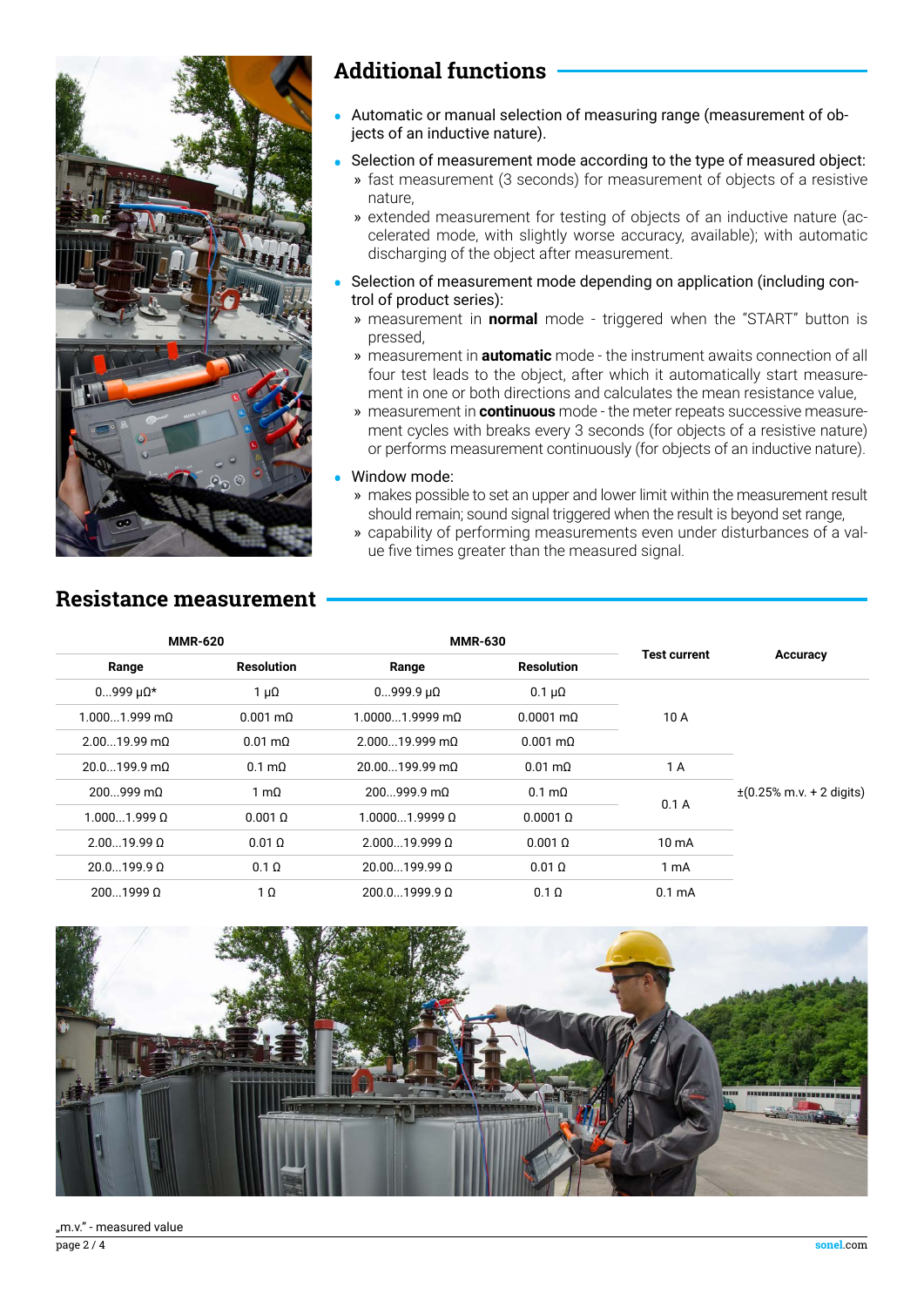| <b>Technical specification</b>                                                               |                                                                                                       |                                                                       |
|----------------------------------------------------------------------------------------------|-------------------------------------------------------------------------------------------------------|-----------------------------------------------------------------------|
| insulation type acc. to EN 61010-1                                                           |                                                                                                       | double                                                                |
| measurement category acc. to EN 61010-2-030                                                  |                                                                                                       | III 300 V                                                             |
| ingress protection acc. to EN 60529                                                          |                                                                                                       | IP <sub>54</sub>                                                      |
| protection against external voltage                                                          |                                                                                                       | up to 440 V AC for 10 s                                               |
| power supply to battery charger                                                              |                                                                                                       | 100 V250 V/50 Hz60 Hz, 200 mA                                         |
| battery charging time                                                                        |                                                                                                       | ca. 2.5 h                                                             |
| number of measurements with 10 A current per-<br>formed when powered from the battery pack   |                                                                                                       | 300                                                                   |
| maximum wire resistance for 10 A current                                                     |                                                                                                       | $0.1 \Omega$                                                          |
| accuracy of measuring current setting                                                        |                                                                                                       | ±10%                                                                  |
| time of performing the resistance measurement                                                | with selected resistive object type and<br>bidirectional current flow                                 | 3s                                                                    |
|                                                                                              | with selected inductive object type, depen-<br>dent on the resistance and inductance of<br>the object | couple of minutes (max. 10)                                           |
| dimensions                                                                                   |                                                                                                       | 295 x 222 x 95 mm<br>11.6" x 8.7" x 3.7"                              |
| meter weight                                                                                 |                                                                                                       | ca. 1.7 kg<br>ca. 3.7 lbs                                             |
| operating temperature                                                                        |                                                                                                       | $0^\circ$ C $40^\circ$ C<br>32°F104°F                                 |
| charger operating temperature                                                                |                                                                                                       | 10°C35°C<br>50°F95°F                                                  |
| storage temperature                                                                          |                                                                                                       | $-20^{\circ}$ C $+60^{\circ}$ C<br>-4°F+140°F                         |
| humidity                                                                                     |                                                                                                       | 20%90%                                                                |
| reference temperature                                                                        |                                                                                                       | $23^{\circ}$ C ± 2 $^{\circ}$ C<br>$73.4^{\circ}$ F ± $3.6^{\circ}$ F |
| reference humidity                                                                           |                                                                                                       | 40%60%                                                                |
| temperature coefficient                                                                      |                                                                                                       | ±0,01% d.v./°C                                                        |
| time to AUTO-OFF                                                                             |                                                                                                       | 120 s                                                                 |
| TFT graphic display                                                                          |                                                                                                       | 192 x 64 pixels                                                       |
| interface standard                                                                           |                                                                                                       | <b>RS-232C</b>                                                        |
| quality standard - design and manufacturing                                                  |                                                                                                       | ISO 9001                                                              |
| the product meets the EMC requirements<br>(emission for industrial environment) according to |                                                                                                       | EN 61326-1 and EN 61326-2-2                                           |